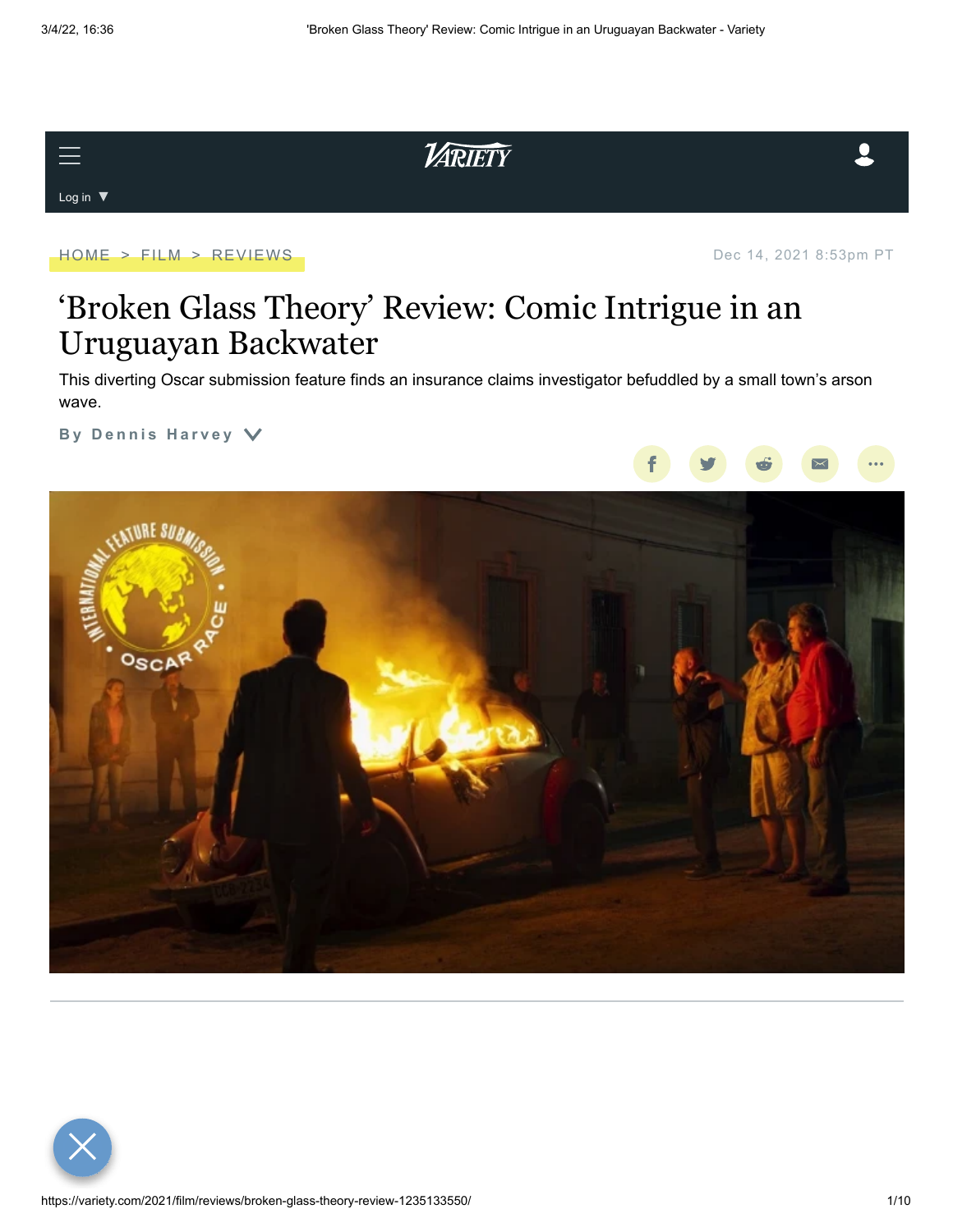Billed as a black comedy, Uruguay's Oscar submission feature stays on the breezier side of that description, bringing a playfully light touch to a fish-out-of-water tale that might have gone as dark as something like "The Wicker Man" or "Wake in Fright." [Diego Fernandez Pujol](https://variety.com/t/diego-fernandez-pujol/)'s second feature (following "Darwin's Corner" eight years ago) has been a home-turf theatrical hit, though as an export item its pleasing but modest impact is more likely to attract home-format sales. Remake rights might also prove a viable commodity.

[Martin Slipak](https://variety.com/t/martin-slipak/), whose harried, clean-cut Everyman recalls the likes of Paul Rudd or Ben Stiller here, plays ambitious young white-collar worker Claudio Tapia. Having just "solved" a big claim case for his employer, Santa Marta Insurance Co., the appraiser is rewarded with a remote border town as his own dedicated claims territory. But the retiring agent he'll replace smirks that this particular assignment is no promotion, and that Claudio "wouldn't be the first stranger to get his ass kicked there."

ADVERTISEMENT

## **Related Stories**

VIP+



**[Theme Parks Face Fresh Set of Challenges Amid Recovery](https://variety.com/vip/theme-parks-face-fresh-set-of-challenges-amid-recovery-1235189753/)**



**['The Thief Collector' Review: An Art-Heist Documentary With an 'Oh. My. God.'](https://variety.com/2022/film/reviews/the-thief-collector-review-1235221801/) Factor**

After a long bus ride from Montevideo, he alights in the sleepy burg, expecting his business will take 24 hours or less. But almost immediately, he's confronted by angry citizens demanding compensation, because somebody is going around every night setting cars on fire. We know from the start that this arson is being committed by a trio of teenage boys, whatever the motivation may be. But it takes Claudio considerable time and effort to figure out that and other mysteries, with little help from the local sheriff (Cesar Troncoso) and even less from other irate locals. Meanwhile, our hero's extended stay exasperates his wife (Josefina Trias), who is most anxious he return to consult a specialist re their so-far-frustrated attempts to conceive a child.

The townsfolk are an array of deftly played colorful characters, alternately crusty and flamboyant. Among them are a rancher/politician (Roberto Birindelli) whose money calls most of the shots around here; his mistress, a voluptuous beauty-salon owner (Jenny Galvan); a sardonic hotelier (Veronica Perrotta); and the

representative from a rival insurance company (Roberto More).